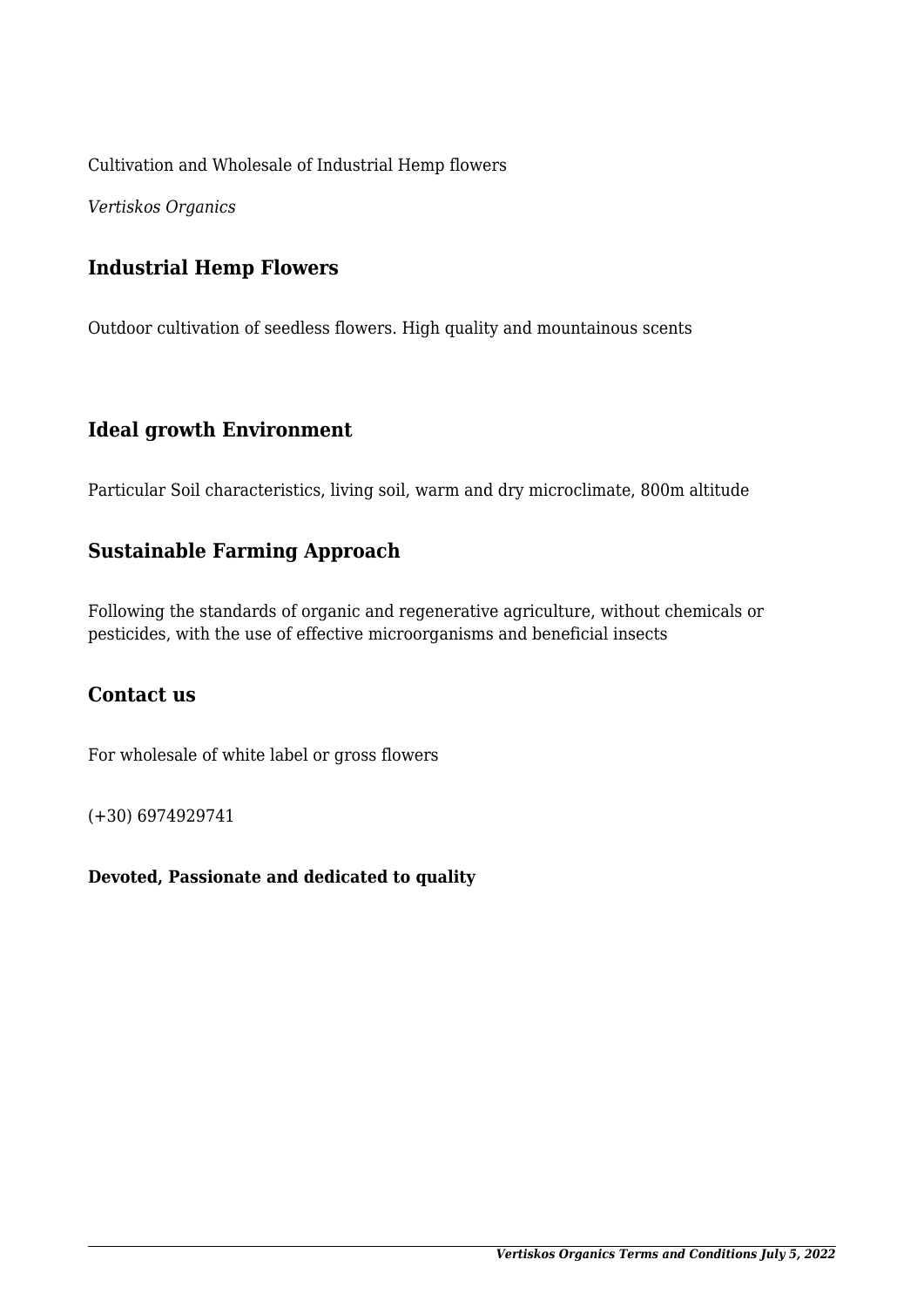

#### **Why choosing our flowers?**

Growing in this latitude as well as in a mountainous microclimate are the facts that compose our competitive advantage

- High cannabinoid and terpene concentrations
- Exclusive use of organic means for all fertilization and plant protection
- Optimum conditions in slow drying and curing
- High steam production
- Competetive prices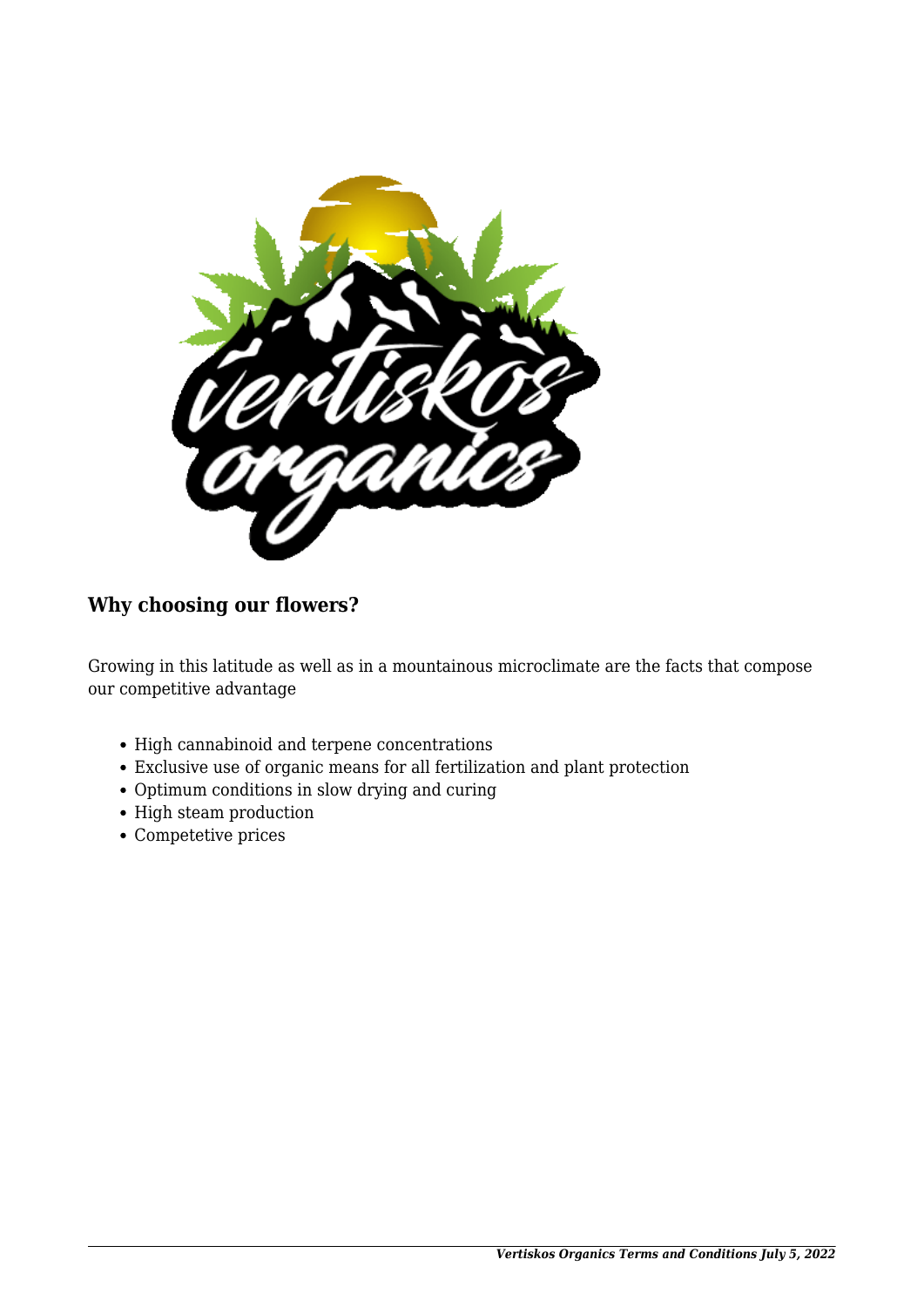

# **Our philosophy**

## **Cultivation**

With respect towards nature and its processes, emphasizing on utilizing soil life

### **Care**

Devotion and daily observation from starting the seeds until drying the harvest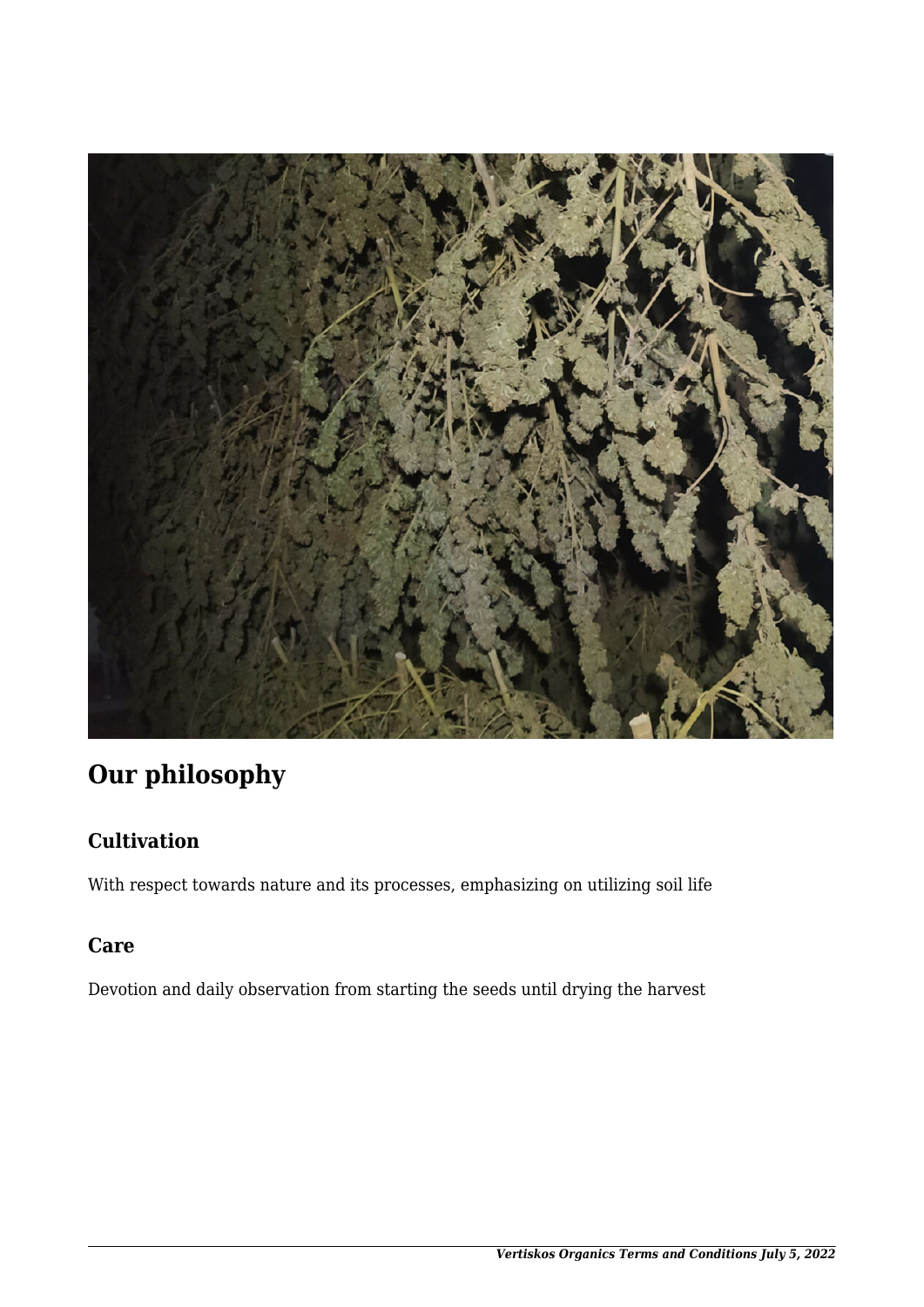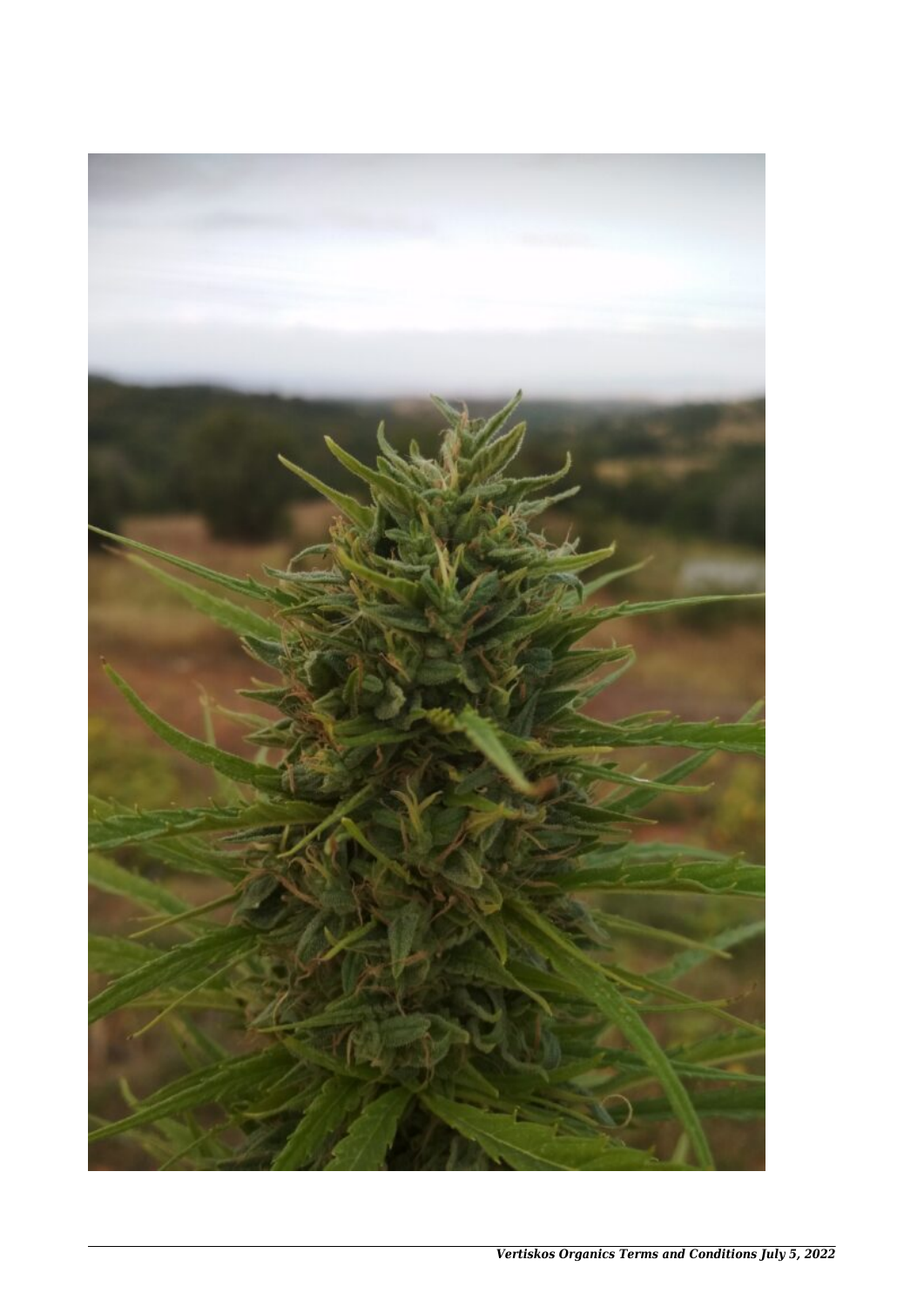# **Sustainability**

On an environmental and business level

### **Knowledge**

Scientific approaches for problem solving and obtaining the best result

#### **Gallery**

## **Photos of the farm**